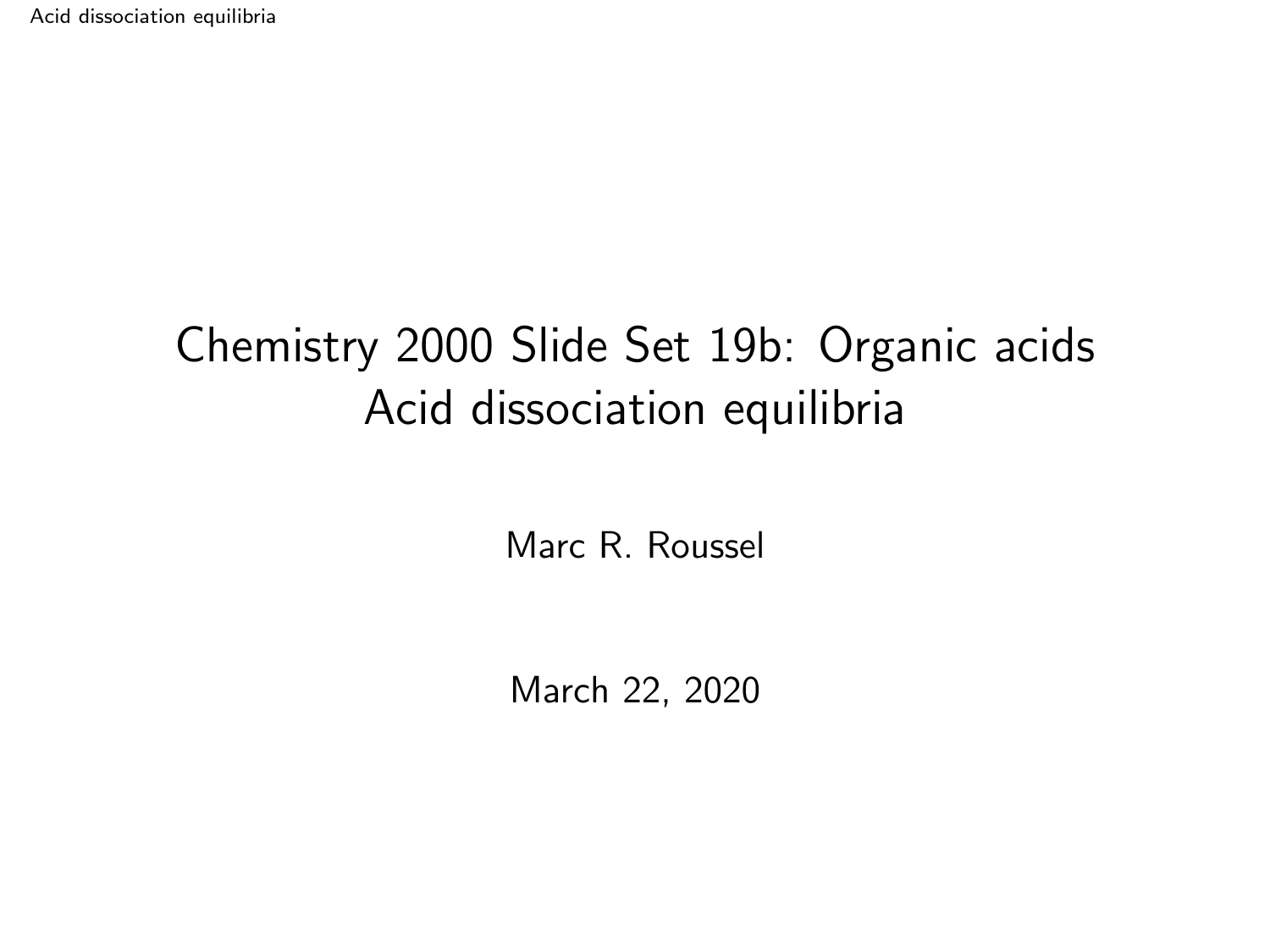# Acid dissociation equilibria

- If we know the  $K_a$  and concentration of an acid, we can calculate the pH.
- Reminder:

 $pH = -\log_{10} a_{H^+}$ 

- We usually don't need to take the autoionization of water into account unless the concentration of protons liberated from the acid is similar to the concentration of protons generated by autoionization.
- We often can treat the acid as if it's mostly undissociated.
- Note that we'll assume 25 $\degree$ C in all of the following calculations.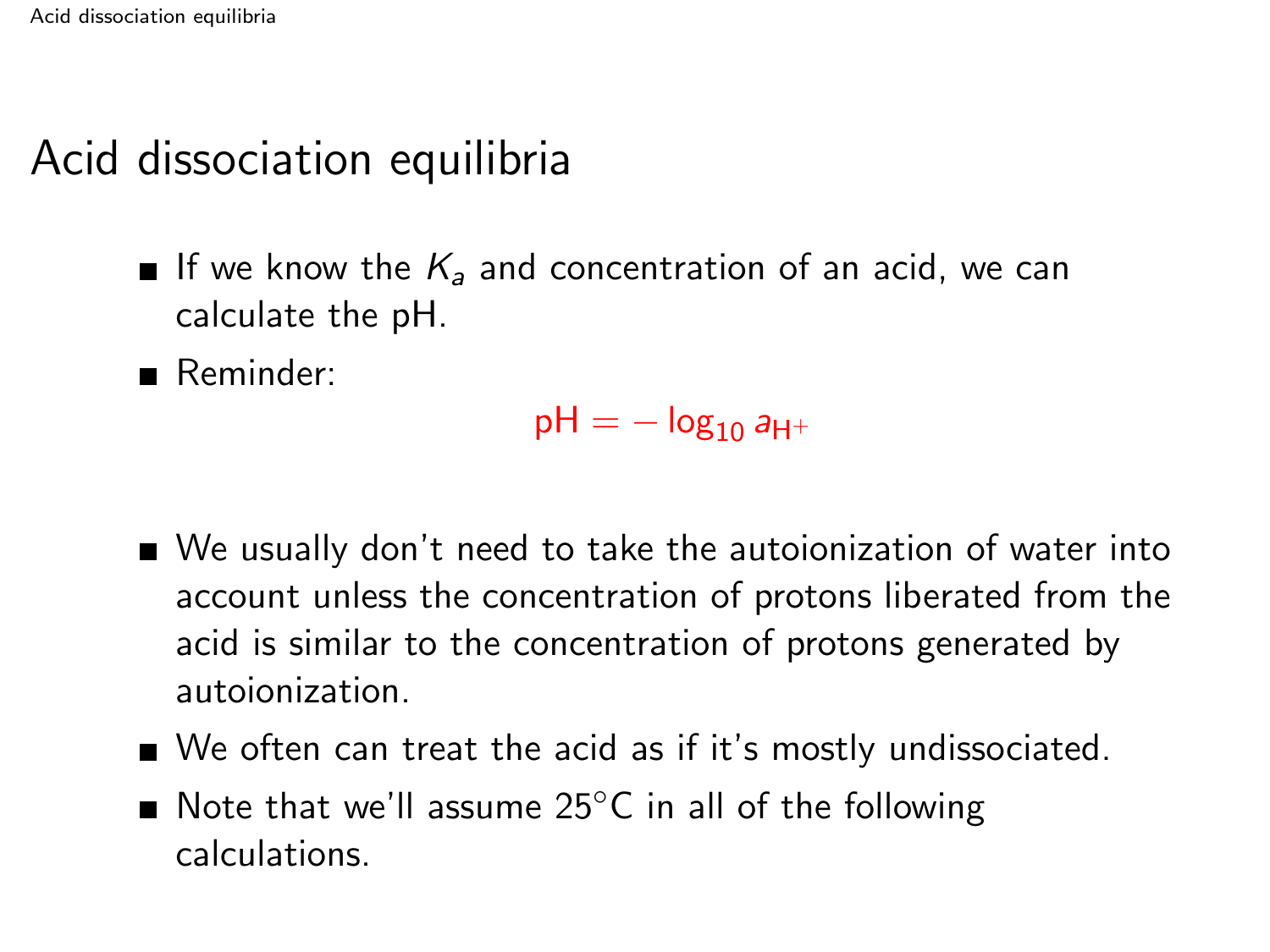# Example: pH of a phenol solution

■ Calculate the pH of a 0.32 M phenol solution. The  $pK_a$  of phenol is 9.95.

**The equilibrium is** 

$$
C_6H_5OH_{(aq)}\rightleftharpoons C_6H_5O^-_{(aq)}+H^+_{(aq)}
$$

with equilibrium expression

$$
K_a = \frac{(a_{C_6H_5O^-})(a_{H^+})}{a_{C_6H_5OH}}
$$

$$
\blacksquare \hspace{0.2cm} \mathcal{K}_{\mathsf{a}} = 10^{-\mathsf{p} \mathcal{K}_{\mathsf{a}}} = 10^{-9.95} = 1.1 \times 10^{-10}
$$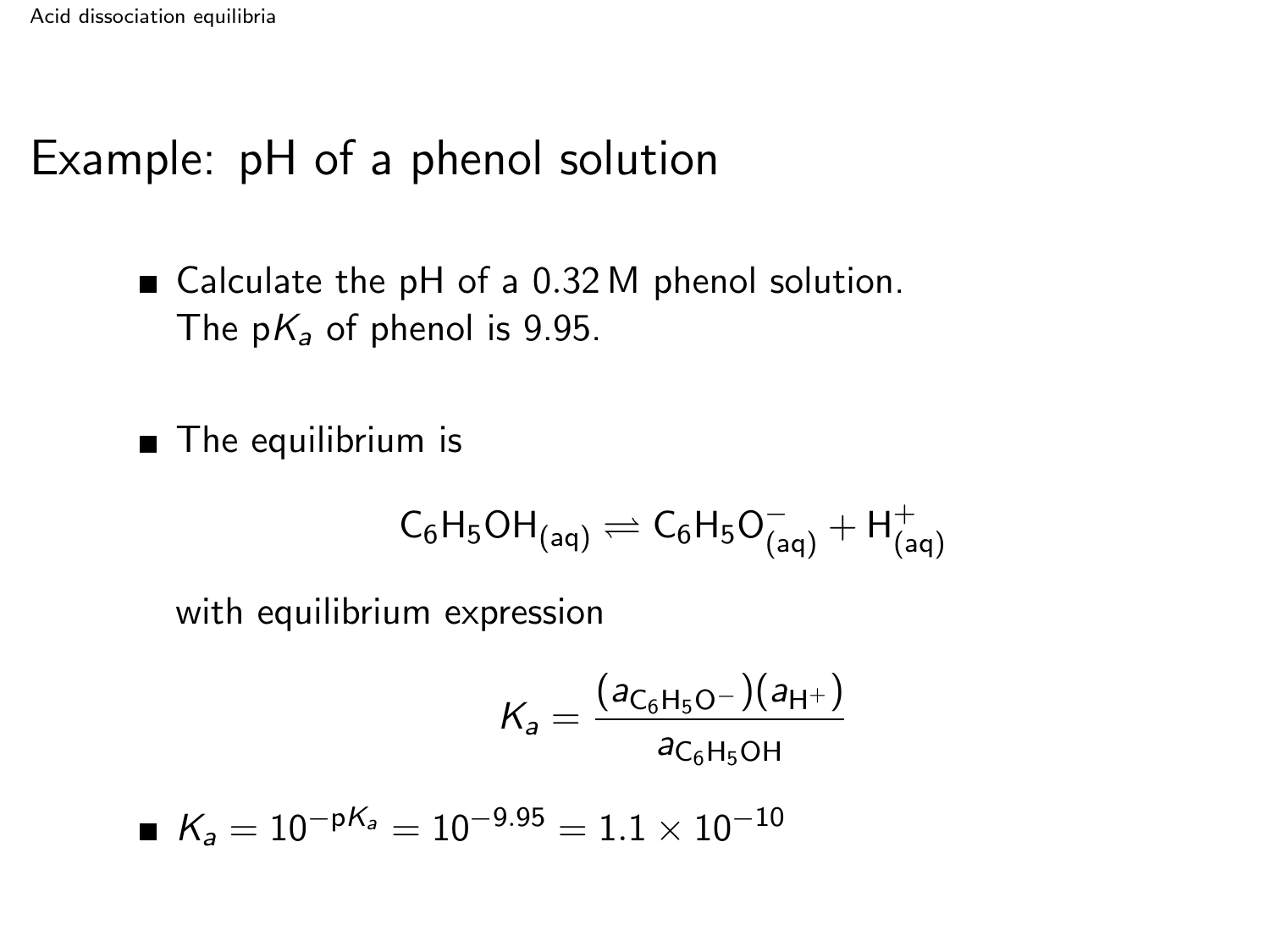# Example: pH of a phenol solution (continued)

$$
\mathsf{C}_6\mathsf{H}_5\mathsf{OH}_{(\mathsf{aq})}\rightleftharpoons \mathsf{C}_6\mathsf{H}_5\mathsf{O}_{(\mathsf{aq})}^-+\mathsf{H}_{(\mathsf{aq})}^+\qquad \ \ \mathsf{K}_\mathsf{a}=1.1\times 10^{-10}
$$

#### ■ 0.32 M solution

Hypotheses:

- 1 Water autoionization is not a significant source of protons. Then we would have  $a_{C_6H_5O^-} \approx a_{H^+}$ .
- 2 Very little of the phenol dissociates. Then  $a_{\text{C}_6\text{H}_5\text{OH}} \approx 0.32$ .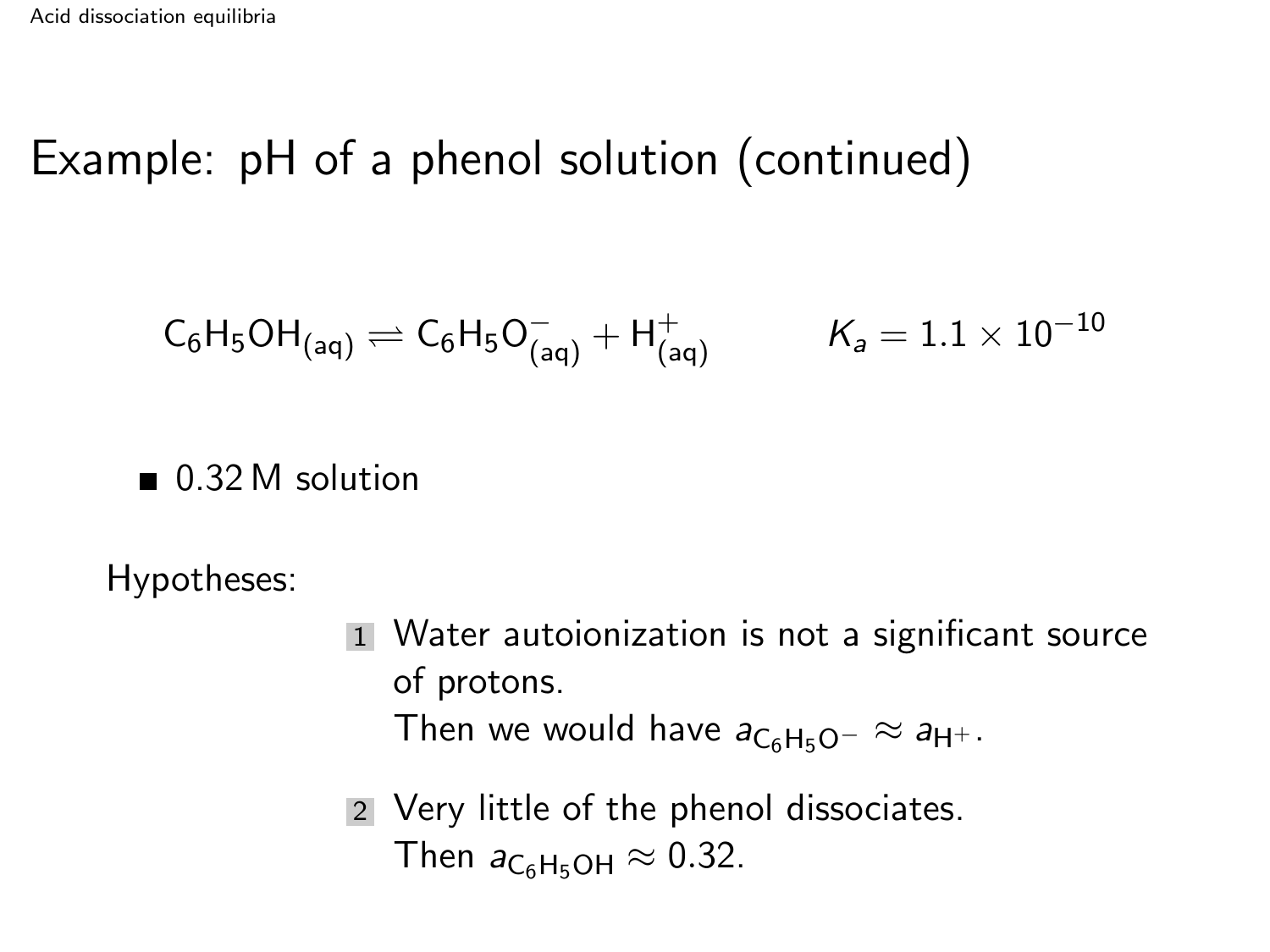# Example: pH of a phenol solution (continued)

■ We have

$$
\mathcal{K}_a = 1.1 \times 10^{-10} = \frac{\left(a_{C_6H_5O^-}\right)\left(a_{H^+}\right)}{a_{C_6H_5OH}}
$$

with our hypotheses  $a_{C_6H_5O^-} \approx a_{H^+}$  and  $a_{C_6H_5OH} \approx 0.32$ .

**Therefore** 

$$
1.1\times 10^{-10} = \frac{(a_{H^+})^2}{0.32}
$$

■ 
$$
\implies a_{H^+} = 6.0 \times 10^{-6}
$$
  
\n■ pH =  $-\log_{10}(6.0 \times 10^{-6}) = 5.22$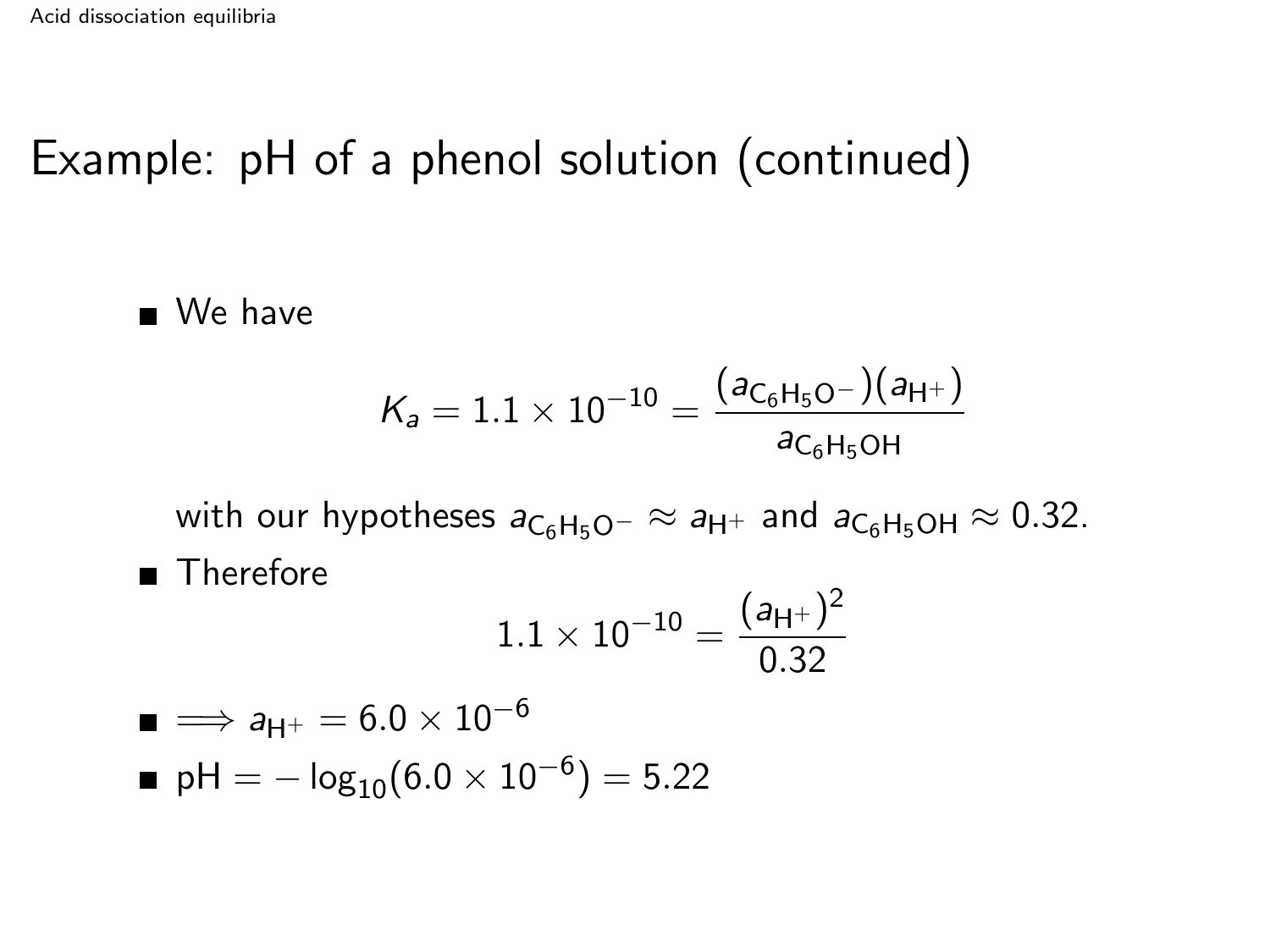#### Example: pH of an acetic acid solution

■ Calculate the pH of a  $4.2 \times 10^{-5}$  M ethanoic (acetic) acid solution. The  $pK_a$  of ethanoic acid is 4.76.

■ We always start with basics:

$$
\text{CH}_3\text{COOH}_{\text{(aq)}}\rightleftharpoons \text{CH}_3\text{COO}^-_{\text{(aq)}} + \text{H}^+_{\text{(aq)}}
$$

with equilibrium expression

$$
K_a = \frac{(a_{\text{CH}_3\text{COO}^-})(a_{\text{H}^+})}{a_{\text{CH}_3\text{COOH}}}
$$

$$
K_a=10^{-\text{p}K_a}=10^{-4.76}=1.7\times10^{-5}
$$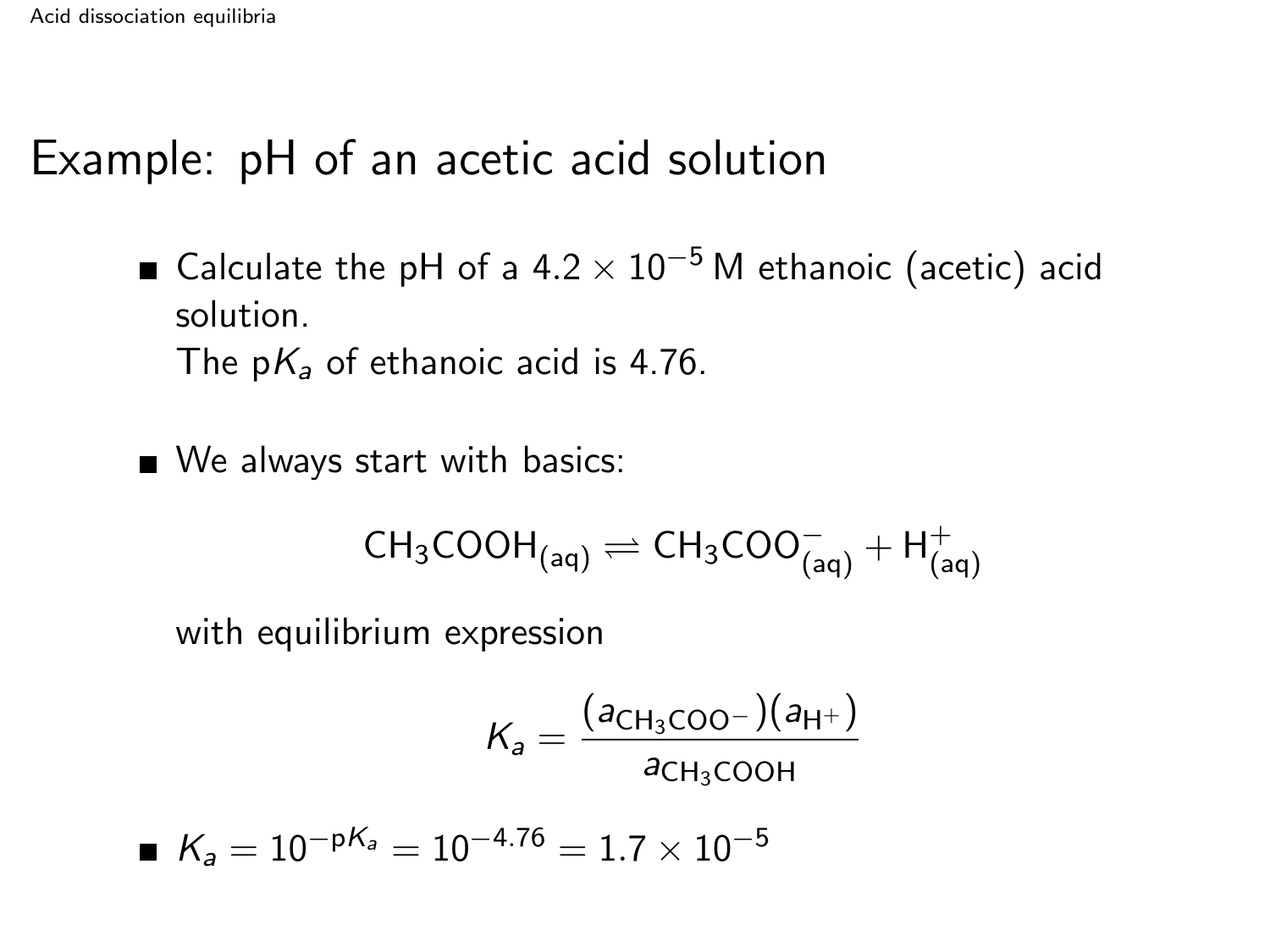$$
\text{CH}_3\text{COOH}_{\text{(aq)}} \rightleftharpoons \text{CH}_3\text{COO}^-_{\text{(aq)}} + \text{H}^+_{\text{(aq)}} \qquad \text{K}_a = 1.7 \times 10^{-5}
$$

- $= 4.2 \times 10^{-5}$  M solution
- Our usual hypotheses (water autoionization unimportant, very little of the acid dissociates) lead to

$$
1.7 \times 10^{-5} = \frac{(a_{\text{H}^+})^2}{4.2 \times 10^{-5}}
$$
  
∴  $a_{\text{H}^+} = 2.7 \times 10^{-5}$ 

■ This violates our assumption that very little of the acetic acid dissociates, since it implies that  $[CH_3COO^-] = 2.7 \times 10^{-5}$  M out of a total of  $4.2 \times 10^{-5}$  M.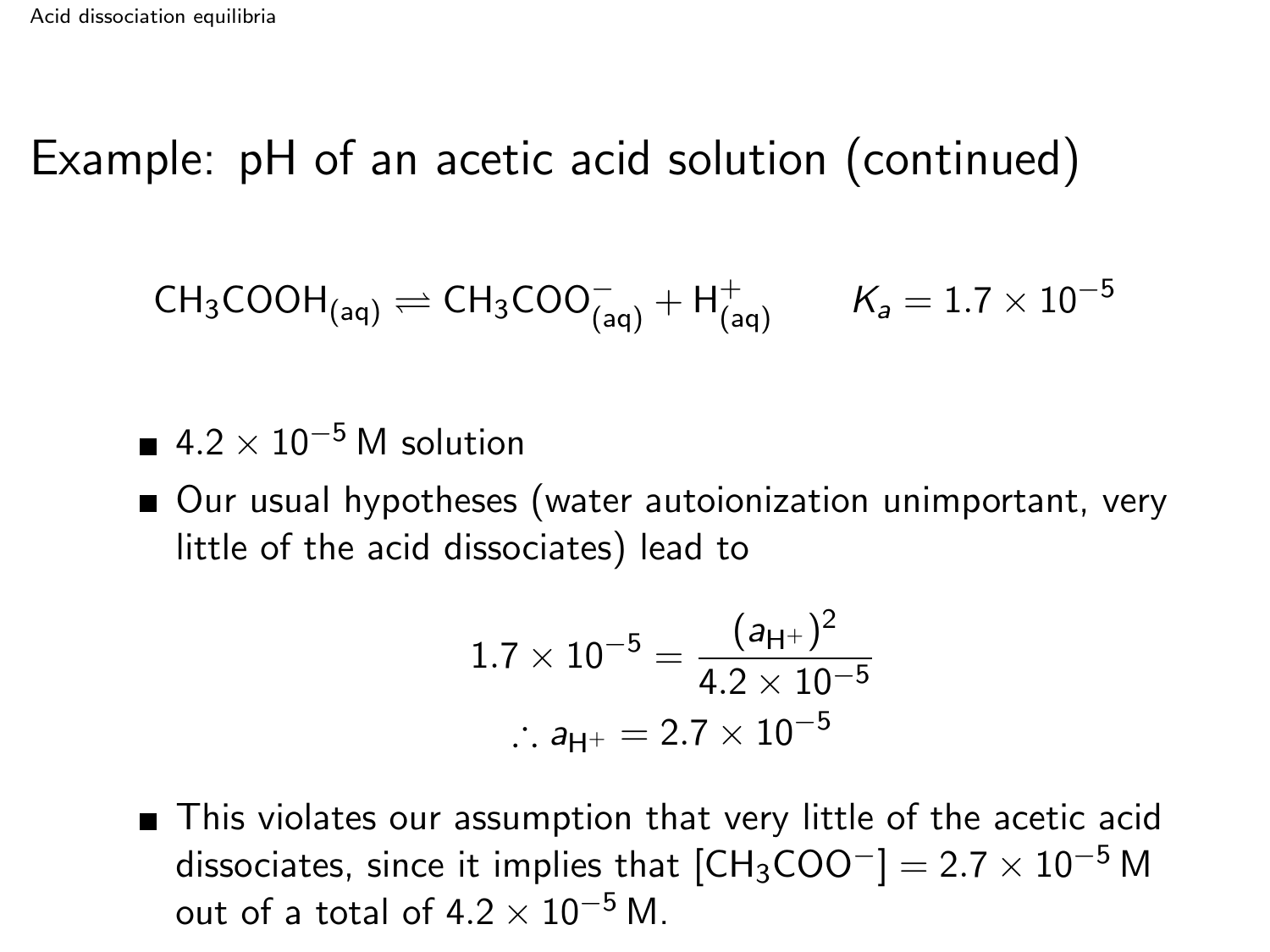$$
\text{CH}_3\text{COOH}_{\text{(aq)}}\rightleftharpoons \text{CH}_3\text{COO}^-_{\text{(aq)}} + \text{H}^+_{\text{(aq)}}
$$

| [CH <sub>3</sub> COOH]                | $[CH_3COO^-]$ | $[H^+]$ |
|---------------------------------------|---------------|---------|
| $4.2 \times 10^{-5}$                  |               |         |
| $-\chi$                               |               |         |
| $E$ 4.2 $\times$ 10 <sup>-5</sup> – x |               |         |

$$
K_a = \frac{(a_{CH_3COO^-})(a_{H^+})}{a_{CH_3COOH}}
$$
  
1.7 × 10<sup>-5</sup> =  $\frac{x^2}{4.2 \times 10^{-5} - x}$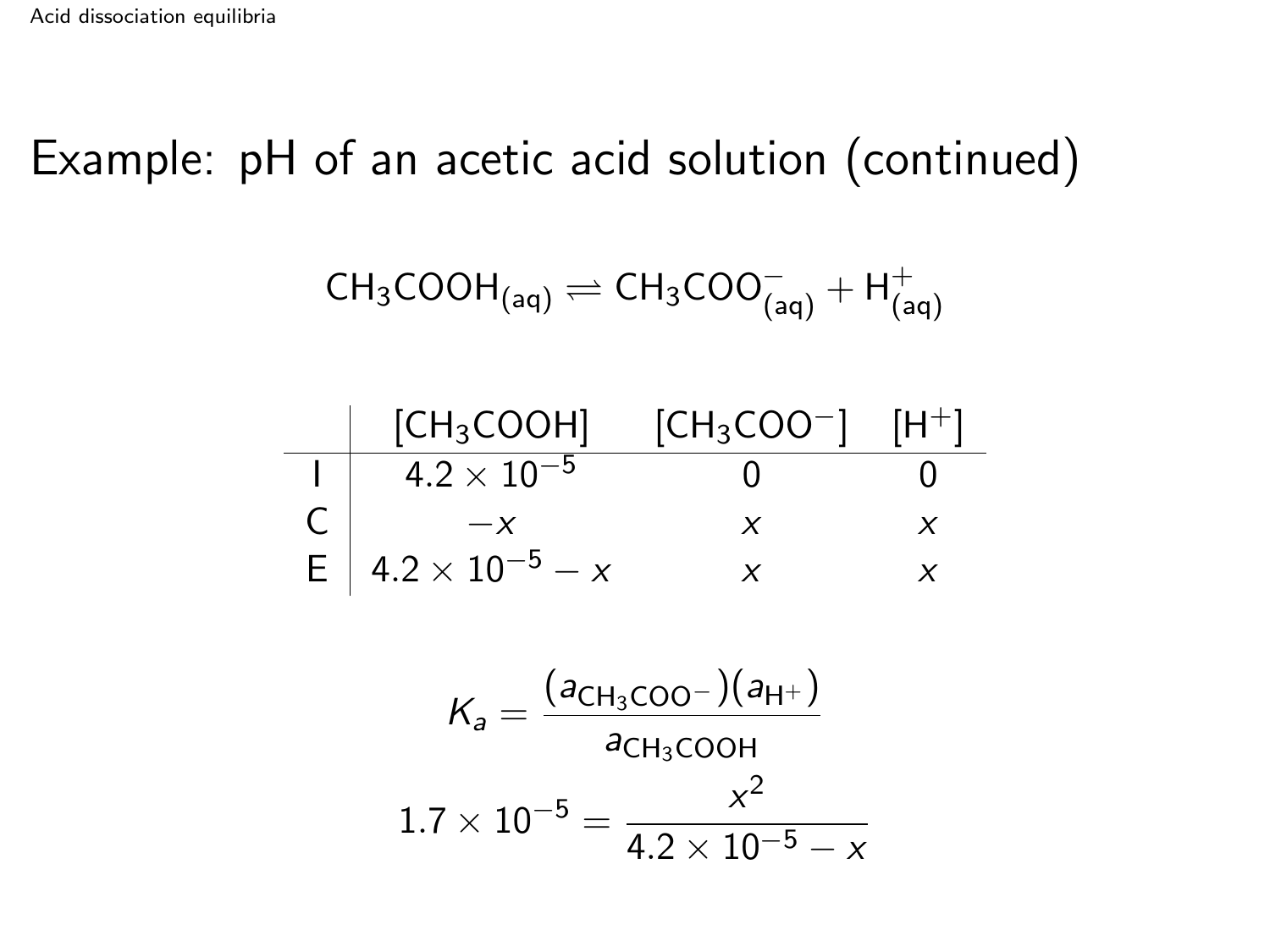$$
1.7 \times 10^{-5} = \frac{x^2}{4.2 \times 10^{-5} - x}
$$

If you have a calculator with this feature, you can solve this equation directly.

■ Otherwise, rearrange to the quadratic equation

$$
x^2+1.7\times 10^{-5}x-7.1\times 10^{-10}=0
$$

with solution

$$
x = \frac{1}{2} \left\{-1.7 \times 10^{-5} \pm \sqrt{(1.7 \times 10^{-5})^2 - 4(-7.1 \times 10^{-10})}\right\}
$$

 $\blacksquare$  The  $+$  sign gives the correct solution:

$$
x=2.0\times10^{-5}
$$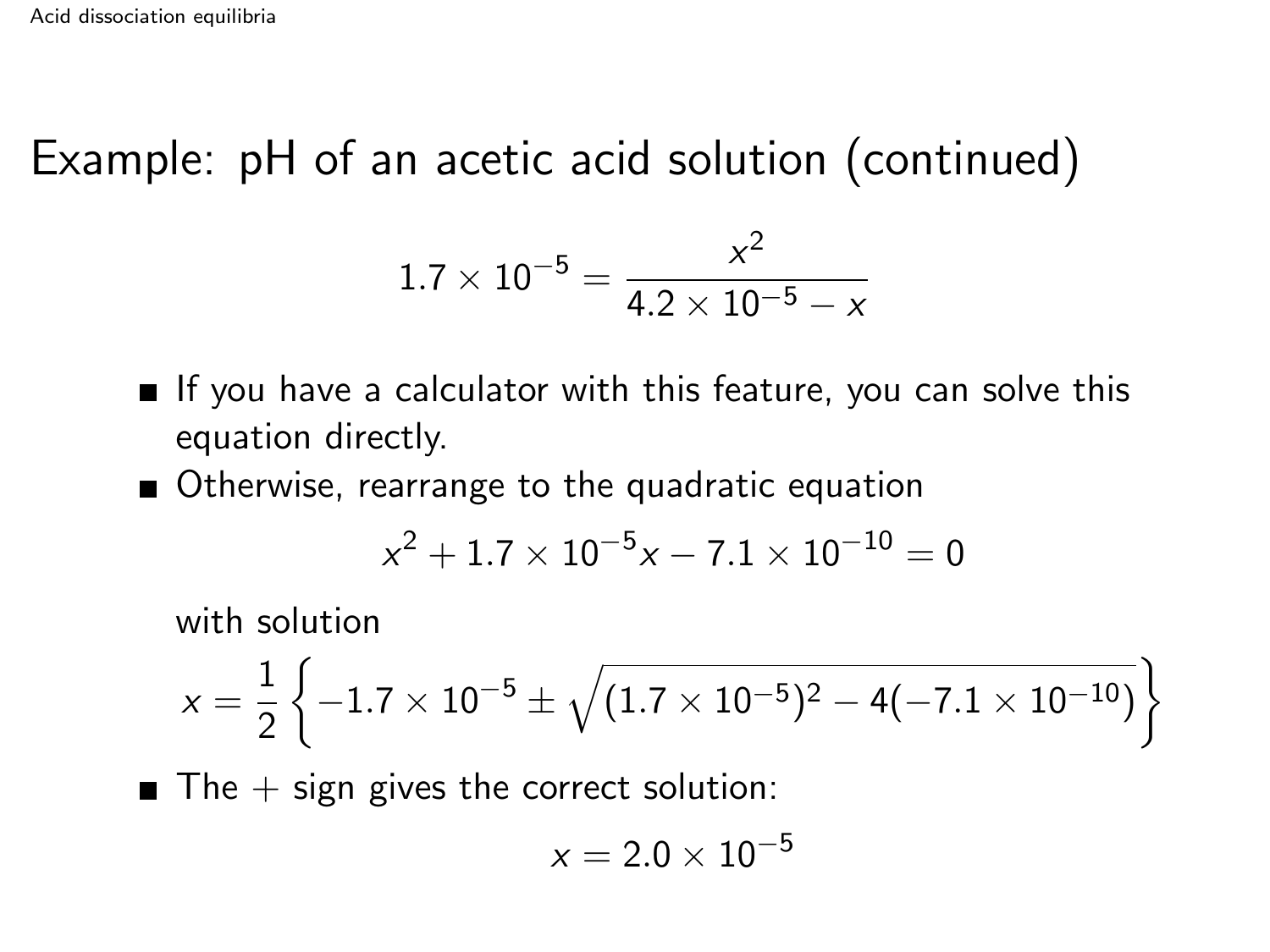■ Since 
$$
a_{H^+} = x
$$
,

$$
pH = -\log_{10}(2.0 \times 10^{-5}) = 4.71
$$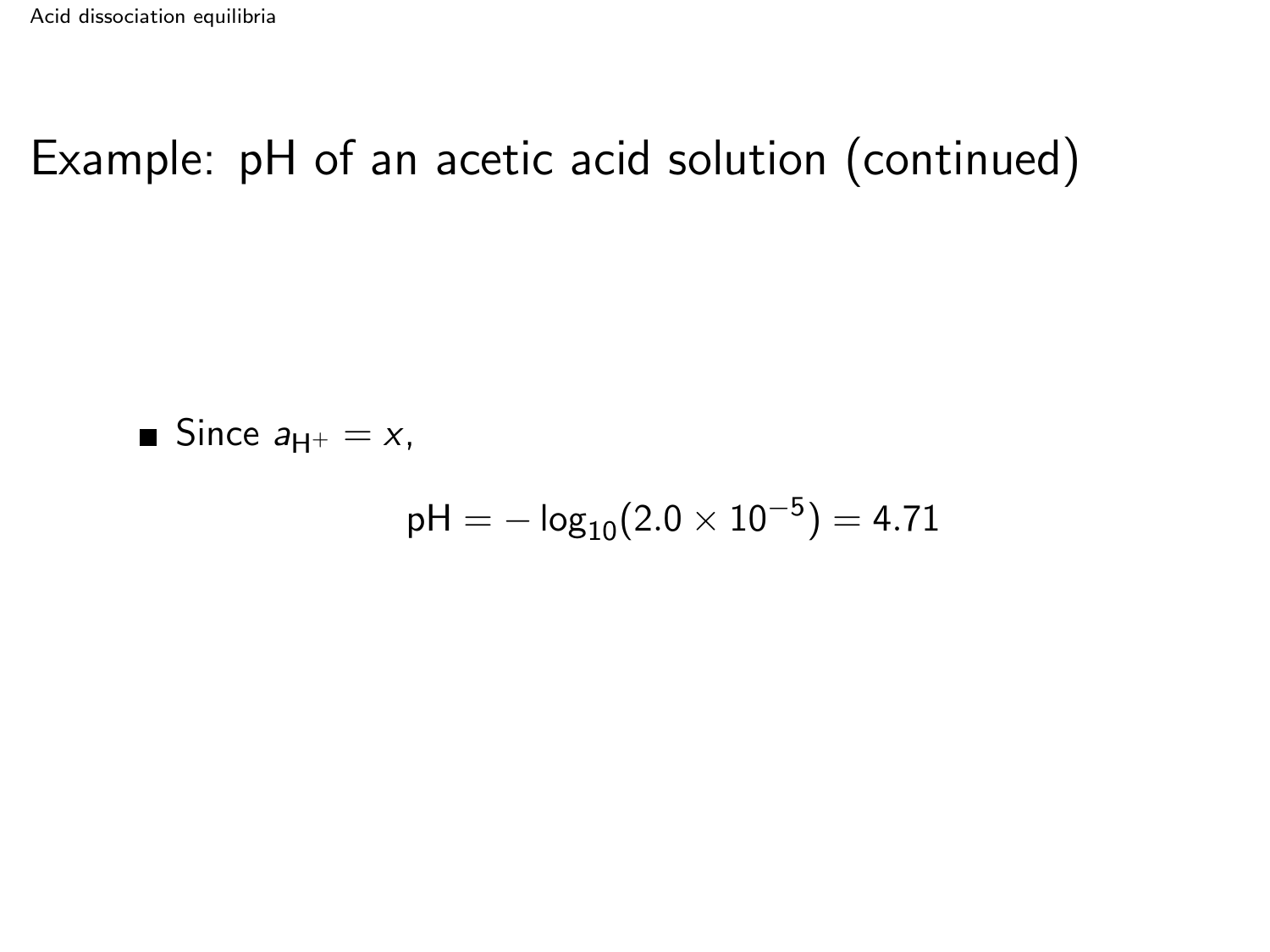- $\blacksquare$  It is surprisingly hard to give general rules that cover all possible cases that can arise in solving acid dissociation equilibria.
- Some cases come up more often than others.
- In the following, we're going to assume that  $a_{HA}$  is calculated from the initial amount of acid, i.e. not taking dissociation into account, i.e. the amount you would put in for HA the I row of an ICE table.
- The (slightly unusual) case where  $a_{\mathsf{HA}} \sim$ √  $\overline{\mathsf{K}_{w}}$  requires some thought. We will leave this case aside as it comes up relatively rarely in real problems.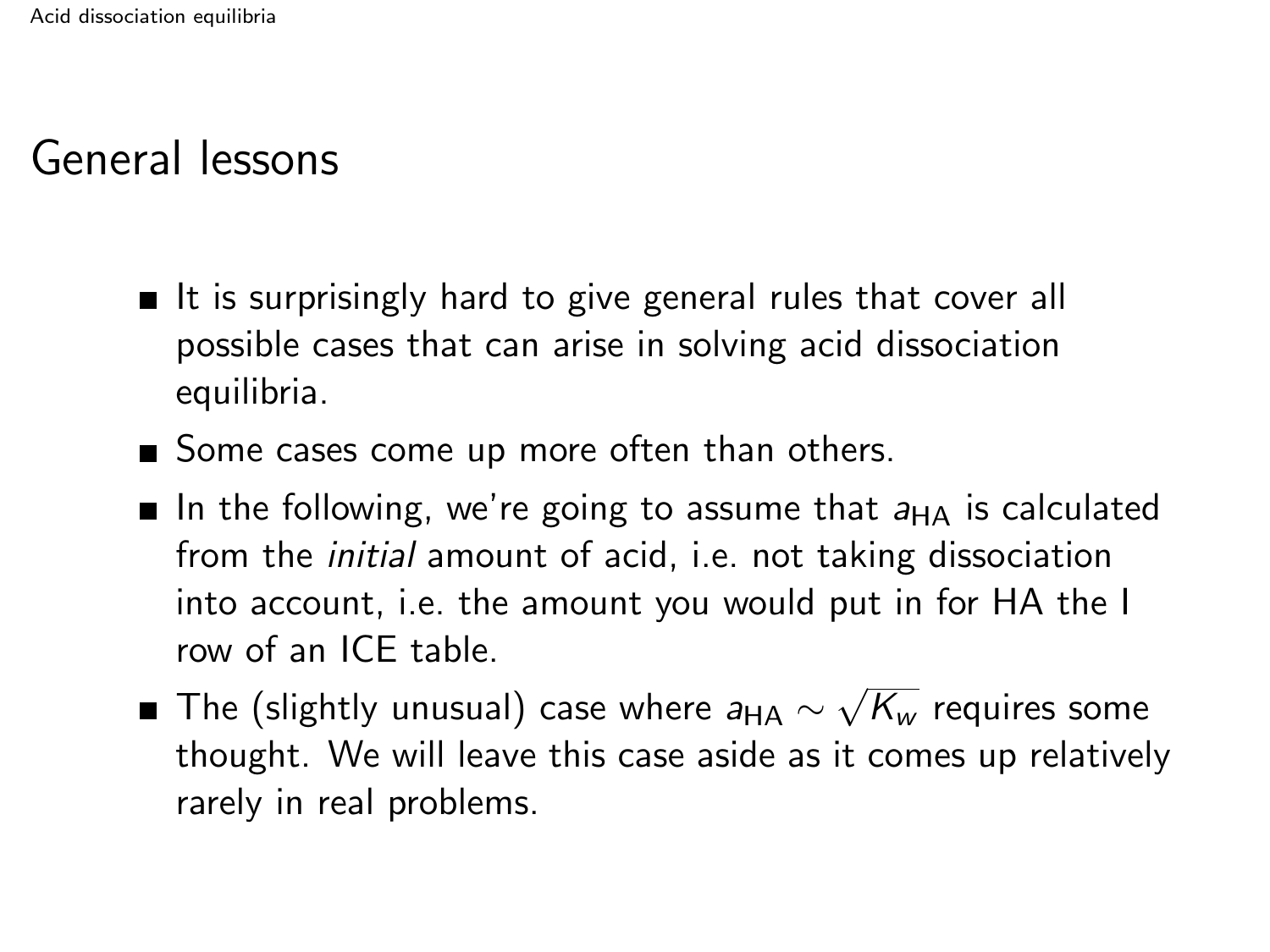Do we need to consider water autoionization? For an acid-base equilibrium

$$
HA \rightleftharpoons H^{+} + A^{-} \qquad K_{a} = \frac{(a_{H^{+}})(a_{A^{-}})}{a_{HA}}
$$

$$
K_w = (a_{H^+})(a_{OH^-})
$$
 and  $K_a a_{HA} = (a_{H^+})(a_{A^-}).$ 

■ Dividing one equation by the other, we have

$$
\frac{K_{w}}{K_{a}a_{\text{HA}}}=\frac{a_{\text{OH}^{-}}}{a_{\text{A}^{-}}}.
$$

**If**  $K_w \ll K_a a_{HA}$ , then  $a_{OH^-} \ll a_{A^-}$  or, to put it another way, autoionization of water will be negligible since the amount of  $H^{+}$  from the dissociation of HA will be much greater than the amount of  $H^+$  from the autoionization of water.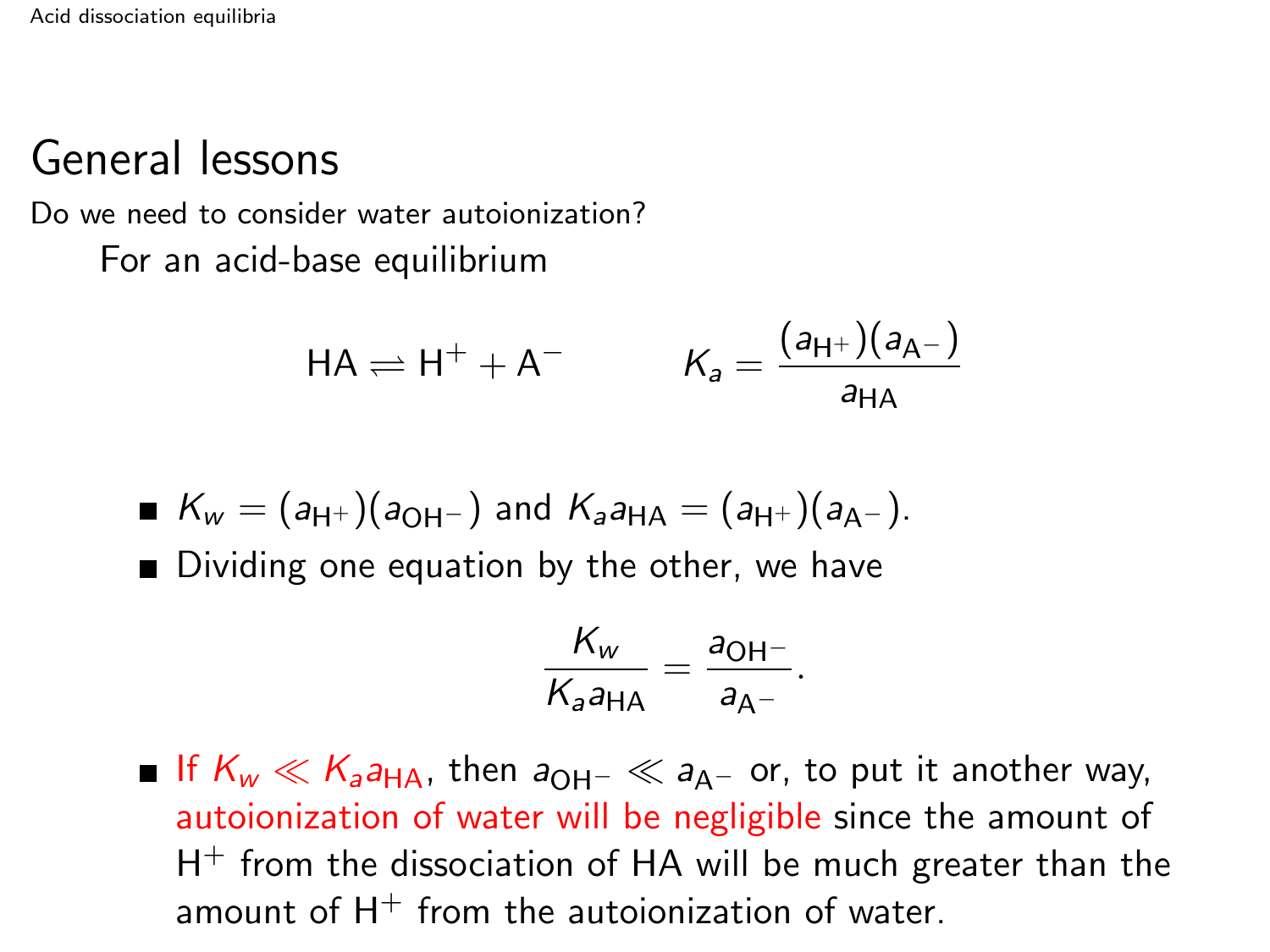Do we need a full ICE table?

**D**efine  $q = K_a/a_{HA}$ , so that  $K_a = qa_{HA}$ .

■ The equilibrium relationship becomes

$$
q(a_{\mathsf{HA}})^2=(a_{\mathsf{H}^+})(a_{\mathsf{A}^-})
$$

**■** If water autoionization is negligible, then  $a_{H^+} = a_{A^-}$ , so

$$
q(a_{\mathsf{HA}})^2=(a_{\mathsf{A}^-})^2
$$

or

$$
a_{A^-}=\sqrt{q}a_{HA}
$$

- We see that  $a_\mathsf{A^+}\ll a_\mathsf{HA}$  provided  $\sqrt{q}\ll 1$ .
- Punchline: very little acid dissociates if  $K_a \ll a_{\text{HA}}$ .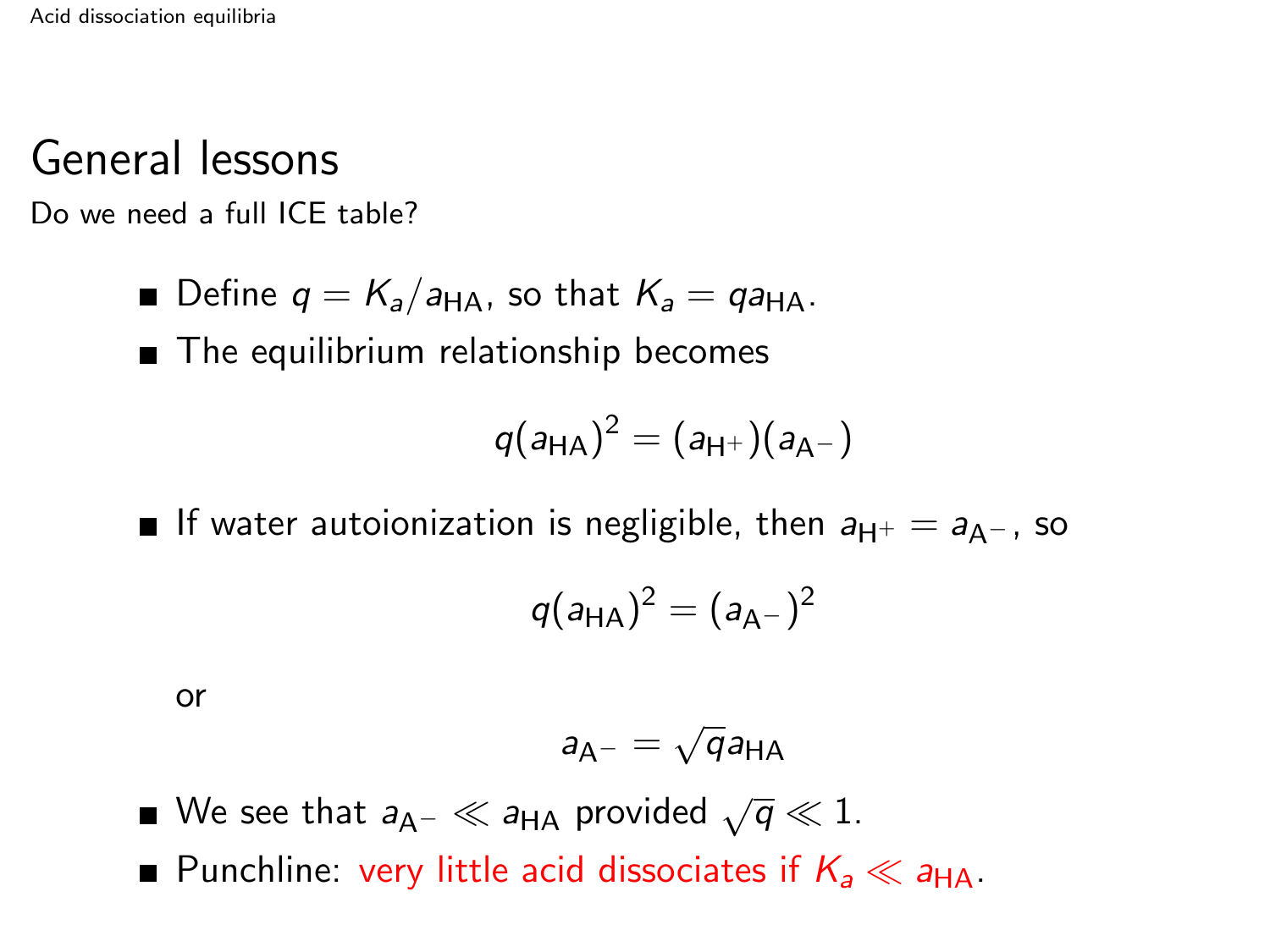But how small is "much smaller"?

 $\blacksquare$  In practice, in acid-base problems, one thing is "much smaller" than another if it's less than 5% of the second quantity or, to put it another way, if the ratio of the large to the small thing is at least 20.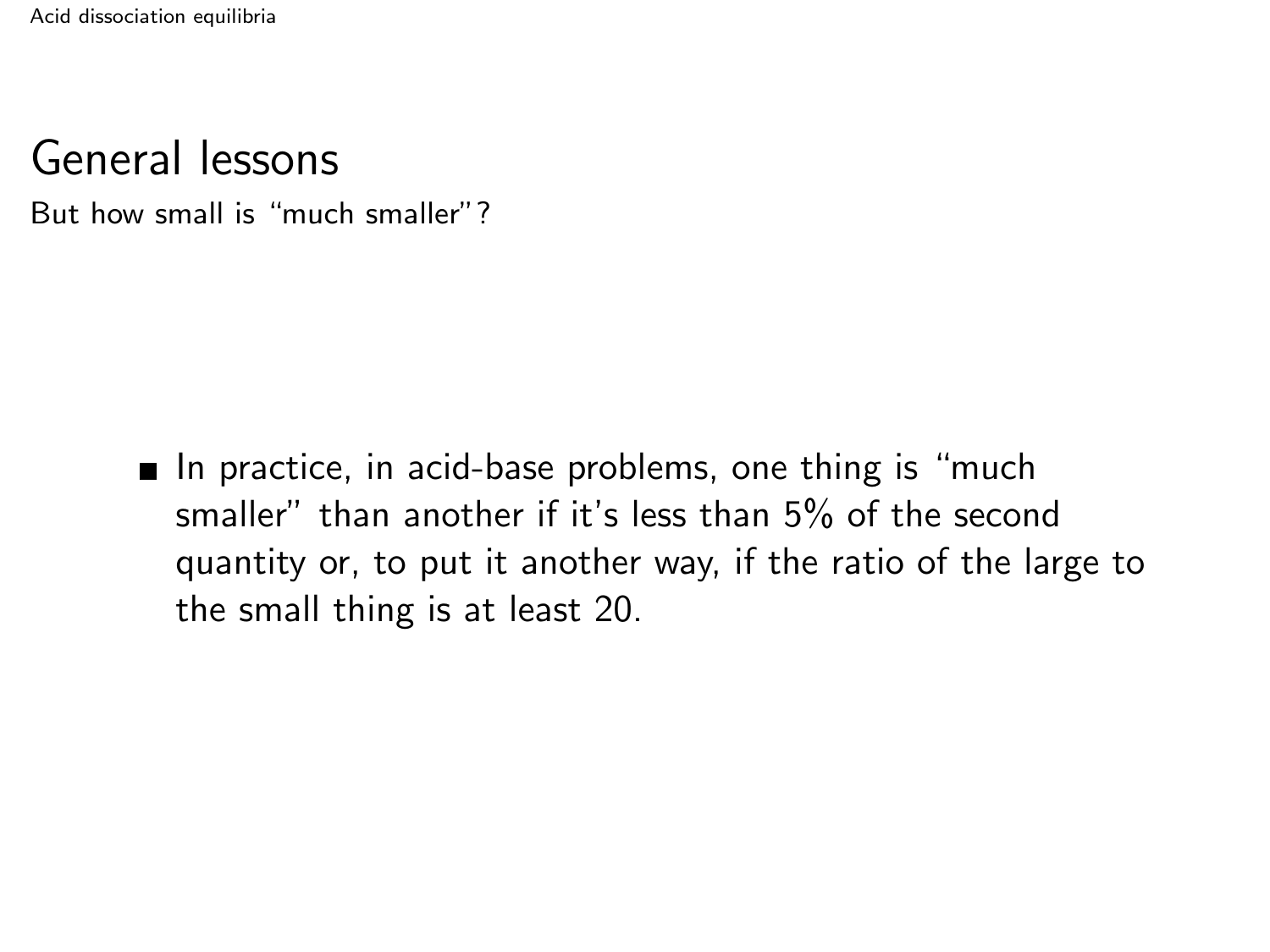A flowchart for the common cases

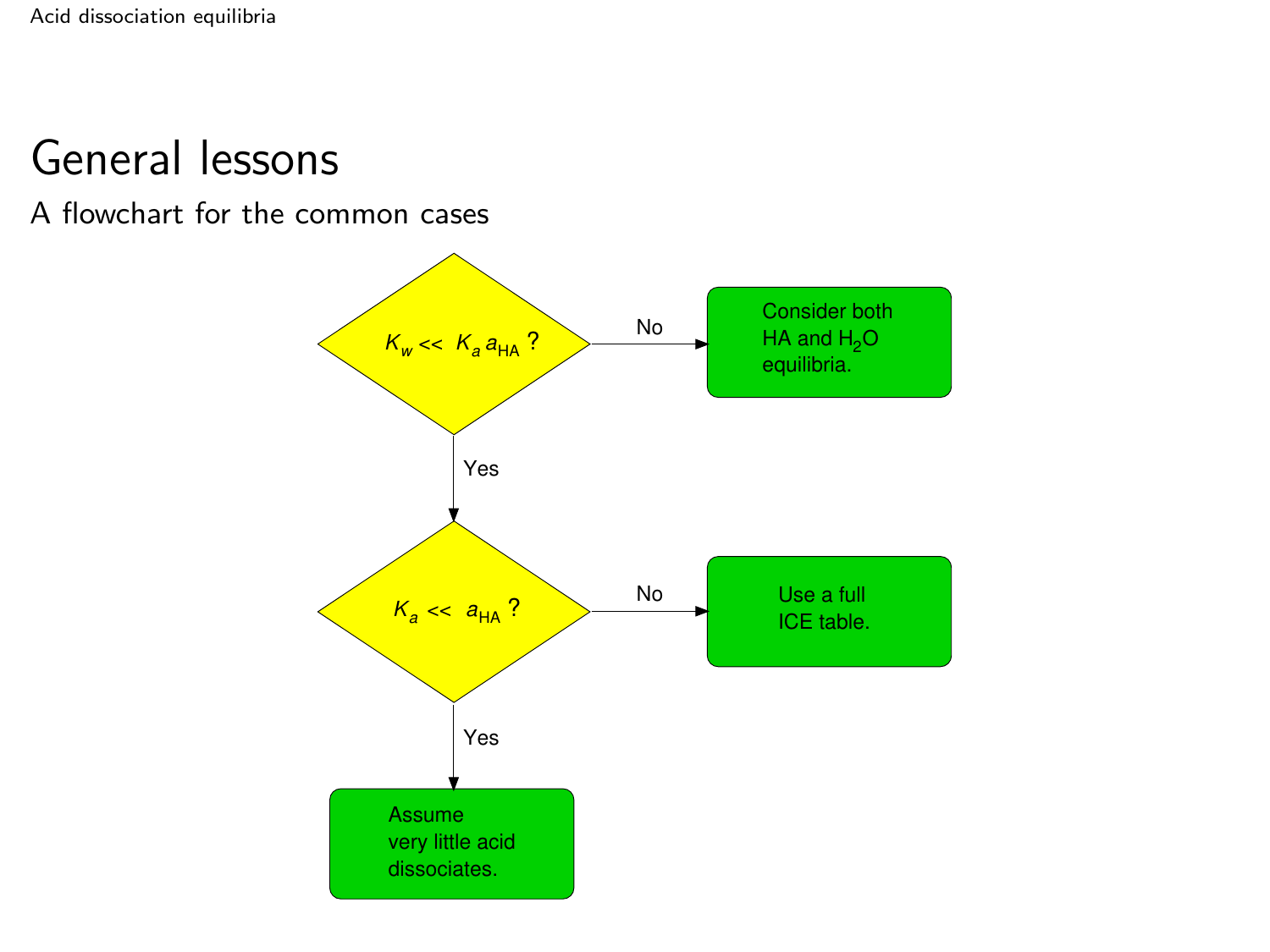# Balance of acid and conjugate base at given pH

- Sometimes, we put an acid into a solution of fixed pH (a buffer) and want to know how much is in the acid and how much in the conjugate base form.
- **This is an easy problem because the pH fixes**  $a_{H+}$ **, which** immediately gives us the ratio of the conjugate base to the acid:

$$
\frac{K_a}{a_{\mathsf{H}^+}} = \frac{a_{\mathsf{A}^-}}{a_{\mathsf{H}\mathsf{A}}}
$$

■ This can easily be converted to percentages of the two forms if we add the equation

$$
\left[HA\right] + \left[A^{-}\right] = 100\%
$$

(with a slight abuse of notation).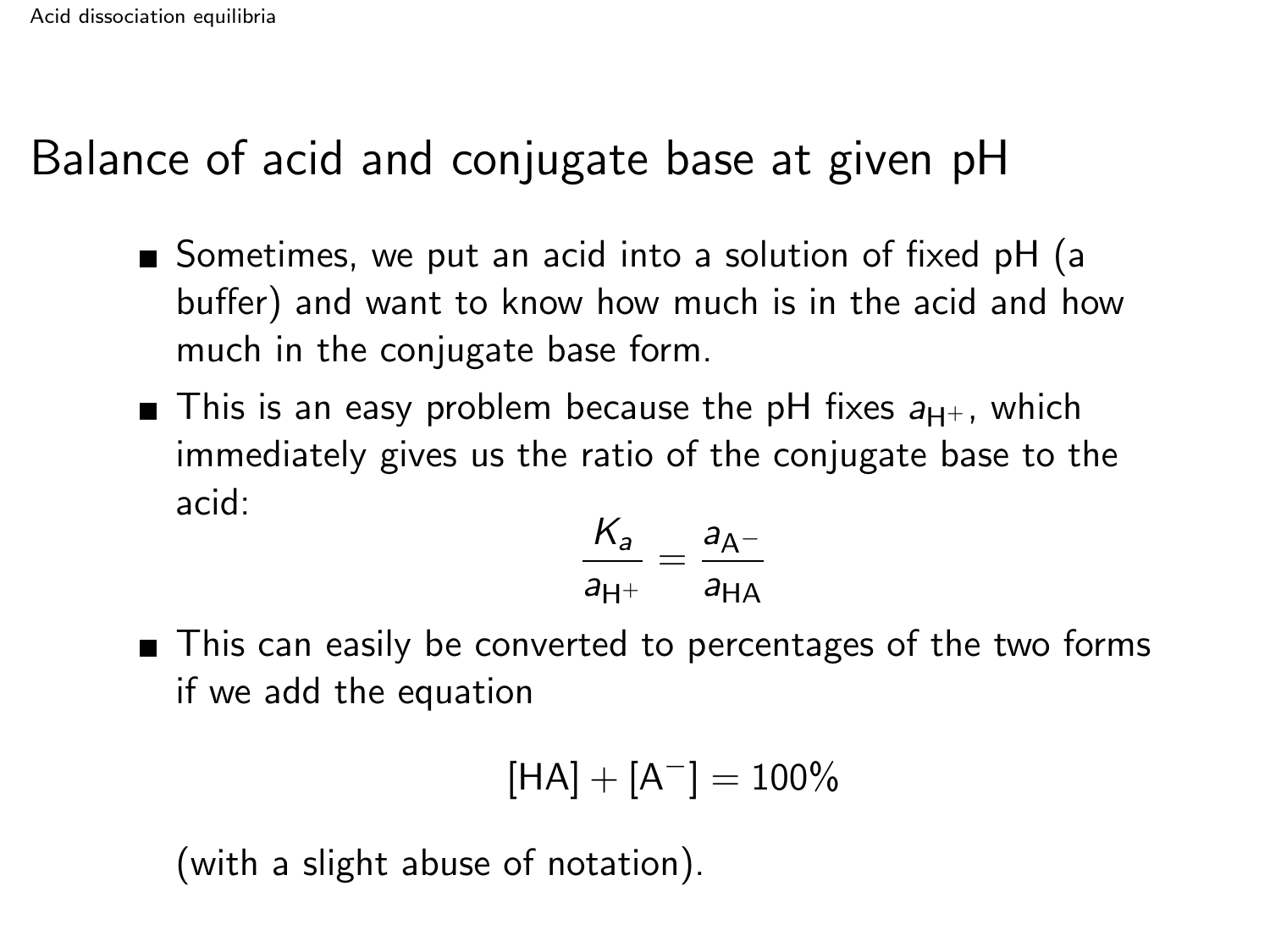### Example: ethanoic acid at pH 4

Suppose that we want to calculate the proportions of ethanoic acid  $(\mathcal{K}_a = 1.74 \times 10^{-5})$  and of the ethanoate ion (conjugate base) at pH 4.

$$
\frac{K_a}{a_{H^+}} = \frac{1.74 \times 10^{-5}}{10^{-4}} = 0.174 = \frac{[CH_3COO^-]}{[CH_3COOH]}
$$

- ∴  $[CH_3COO^-] = 0.174[CH_3COOH]$  (1)
- and  $[CH_3COOH] + [CH_3COO^-] = 100\%$  (2)

Substituting equation [\(1\)](#page-16-0) into [\(2\)](#page-16-1), we get

∴ [CH<sub>3</sub>COOH] + 0.174[CH<sub>3</sub>COOH] = 1.174[CH<sub>3</sub>COOH] = 100% ∴  $[CH<sub>3</sub>COOH] = 85%$ 

<span id="page-16-1"></span><span id="page-16-0"></span>
$$
\therefore [\text{CH}_3\text{COO}^-]=15\%
$$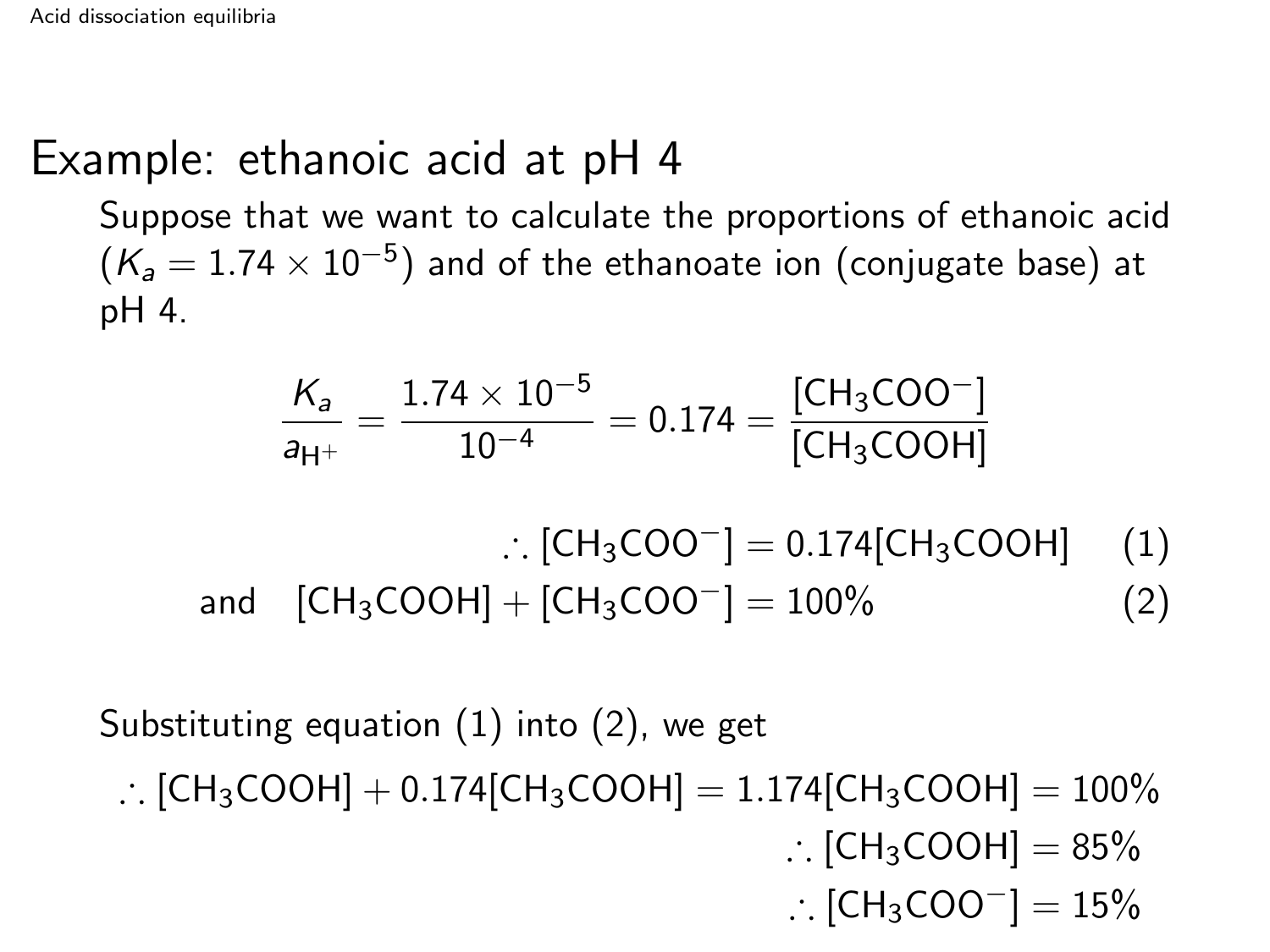# Distribution curves

- If we repeat the above calculation at a number of different  $pH$ values and plot the results, we obtain distribution curves for the acid and its conjugate base.
- Note: If  $pH = pK_a$ , we have

$$
\frac{a_{A^-}}{a_{HA}} = \frac{10^{-pK_a}}{10^{-pH}} = 1
$$

In other words, 50% of the acid is undissociated, and 50% in the form of the conjugate base when  $pH = pK_a$ .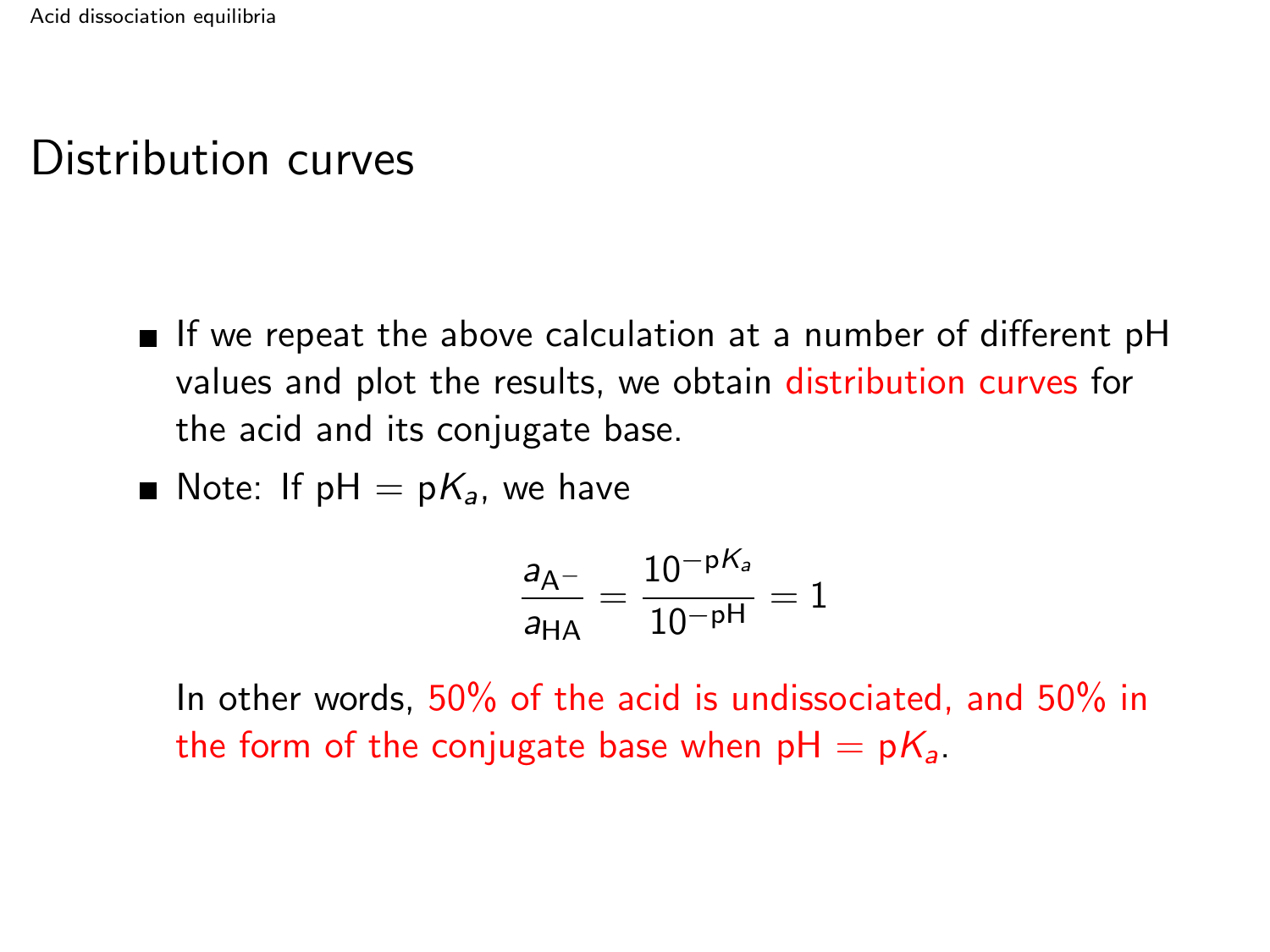### Distribution curve of ethanoic acid

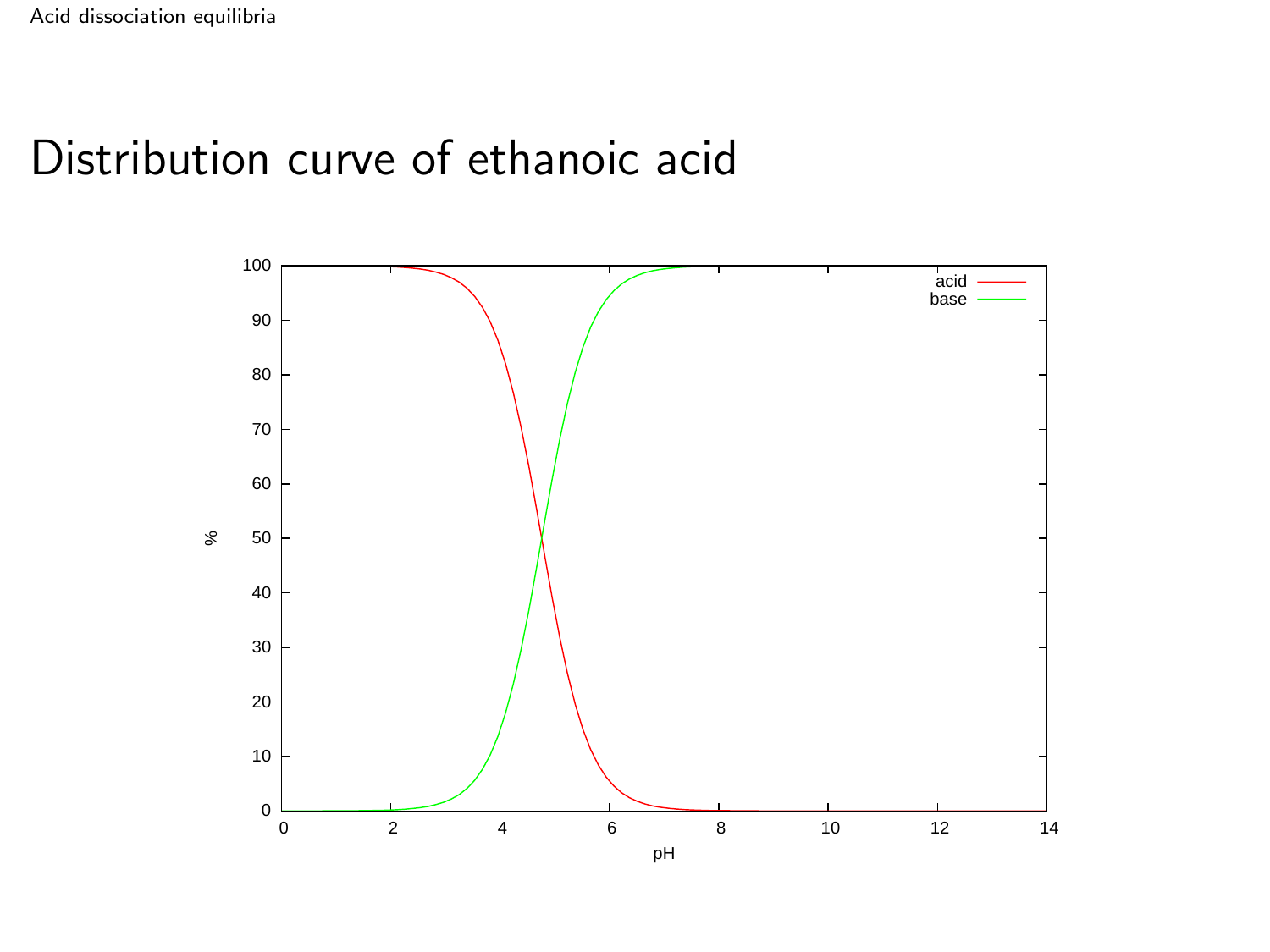# Distribution curves for polyprotic acids

- The calculation is analogous for polyprotic acids except that there are two (or more) equilibria and three (or more) forms of the acid to consider.
- When the  $pK_a$ 's of a polyprotic acid differ by several units, the distribution curves look like a simple superposition of distribution curves for the monoprotic case.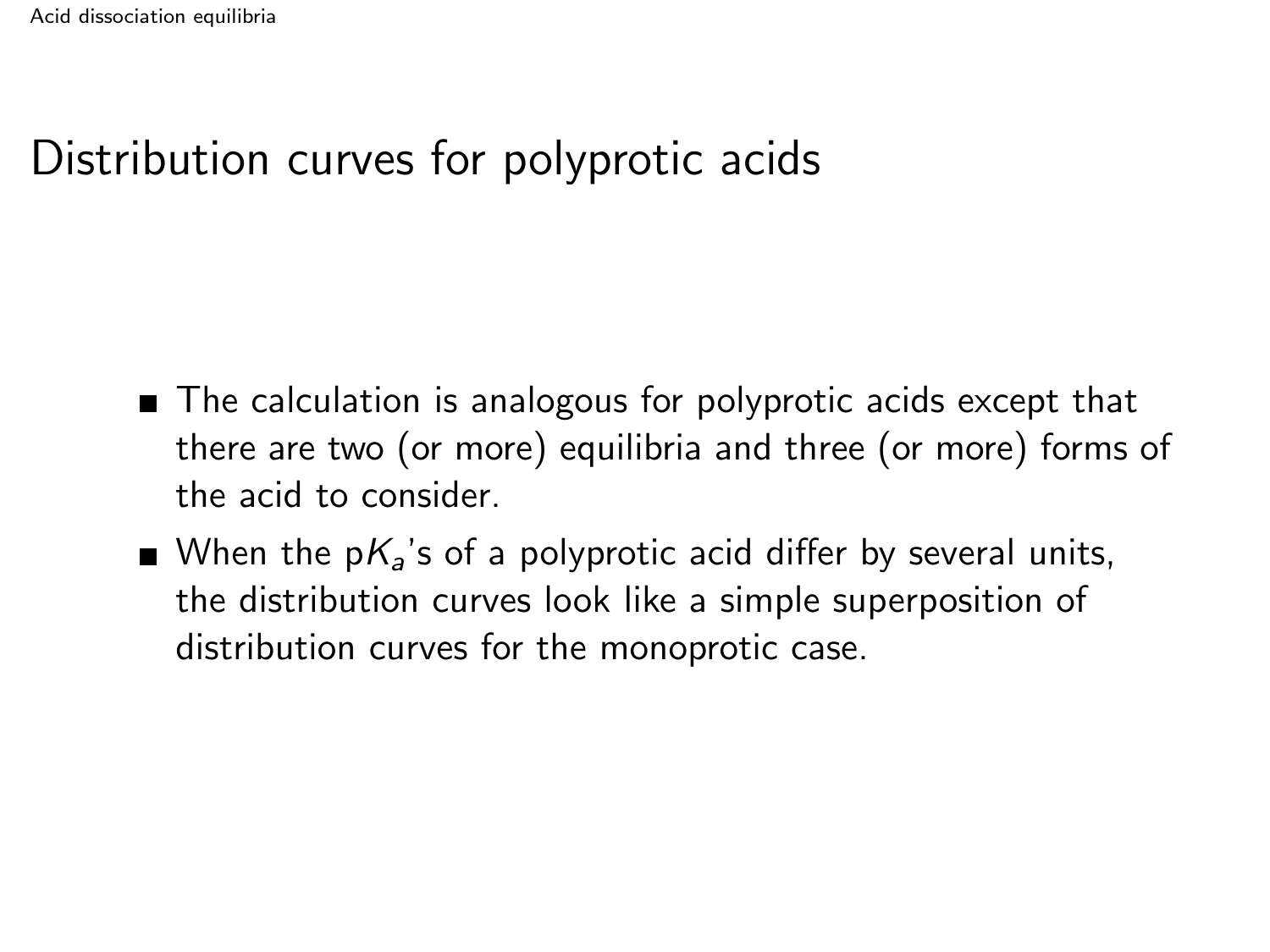# Distribution curves of ethanedioic acid  $pK_{a1} = 1.27$ ,  $pK_{a2} = 4.27$



pH